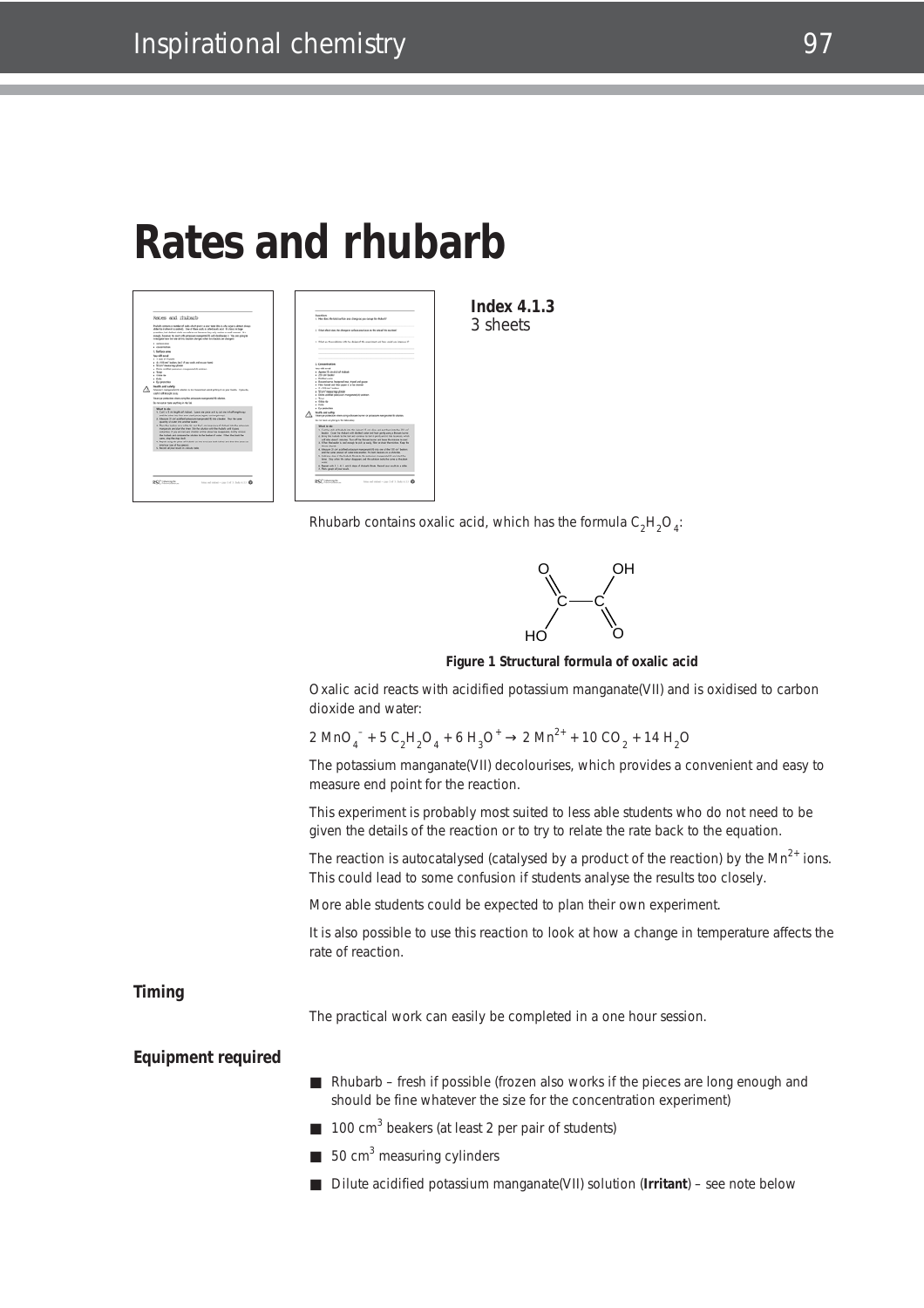# RSC | Advancing the

- Timer (1 per pair)
- White tile (1 per pair)
- Knives (4–6 per class should be fine)
- 250 cm<sup>3</sup> beaker
- Bunsen burners, heatproof mats, tripods and gauzes
- Filter funnels and filter paper or tea strainers
- Eye protection.

#### **Potassium manganate(VII) solution**

Put 2 or 3 crystals of potassium manganate(VII) into a beaker with about 500  $cm<sup>3</sup>$ distilled water and stir until the crystals dissolve. Add about 500  $\text{cm}^3$  2 mol dm<sup>-3</sup> sulfuric acid (**Corrosive**) and stir to mix. The solution should be a light purple colour. If necessary, dilute further with a little more water. The exact concentration is not critical.

#### **Health and safety**

The sulfuric acid used for making the potassium manganate(VII) solution is 2 mol dm<sup>-3</sup> and is corrosive. Once it is diluted with potassium manganate(VII) it is approximately 1 mol dm–3 and the resulting solution is an irritant. Wear eye protection when making and using the solution.

Warn students not to consume anything in the laboratory – they may be tempted to taste the rhubarb.

If you use home-grown rhubarb, ensure that the leaves are removed before it is given to students as they contain far more oxalic acid than the stalk and are toxic.

#### **Answers**

#### **Surface area**

- **1.** This question could either be answered simply by saying that the surface area increases or students could measure the surface area of the rhubarb using graph paper or another method.
- **2.** This could be answered simply by saying that the rate of reaction increases as the surface area increases. However, if students have calculated the total surface area of each sample then they could look for a mathematical relationship, *eg* as the surface area doubles, the rate of reaction doubles – or whatever is appropriate for their results.
- **3.** There are a number of possibilities here. The stick of rhubarb may not be the same width along its length, so the length of the rhubarb pieces may vary. Measuring length is not an accurate way of ensuring that you have the same quantity of rhubarb. The outside of the rhubarb is red and the inside white – they may have different amounts of oxalic acid near them. It can be hard to tell exactly when the potassium manganate(VII) has decolourised. Students' plans for improving the experiment will vary depending on what problems they have identified.

#### **Concentration**

**1.** As the number of drops increases, the concentration of rhubarb in the reaction mixture increases.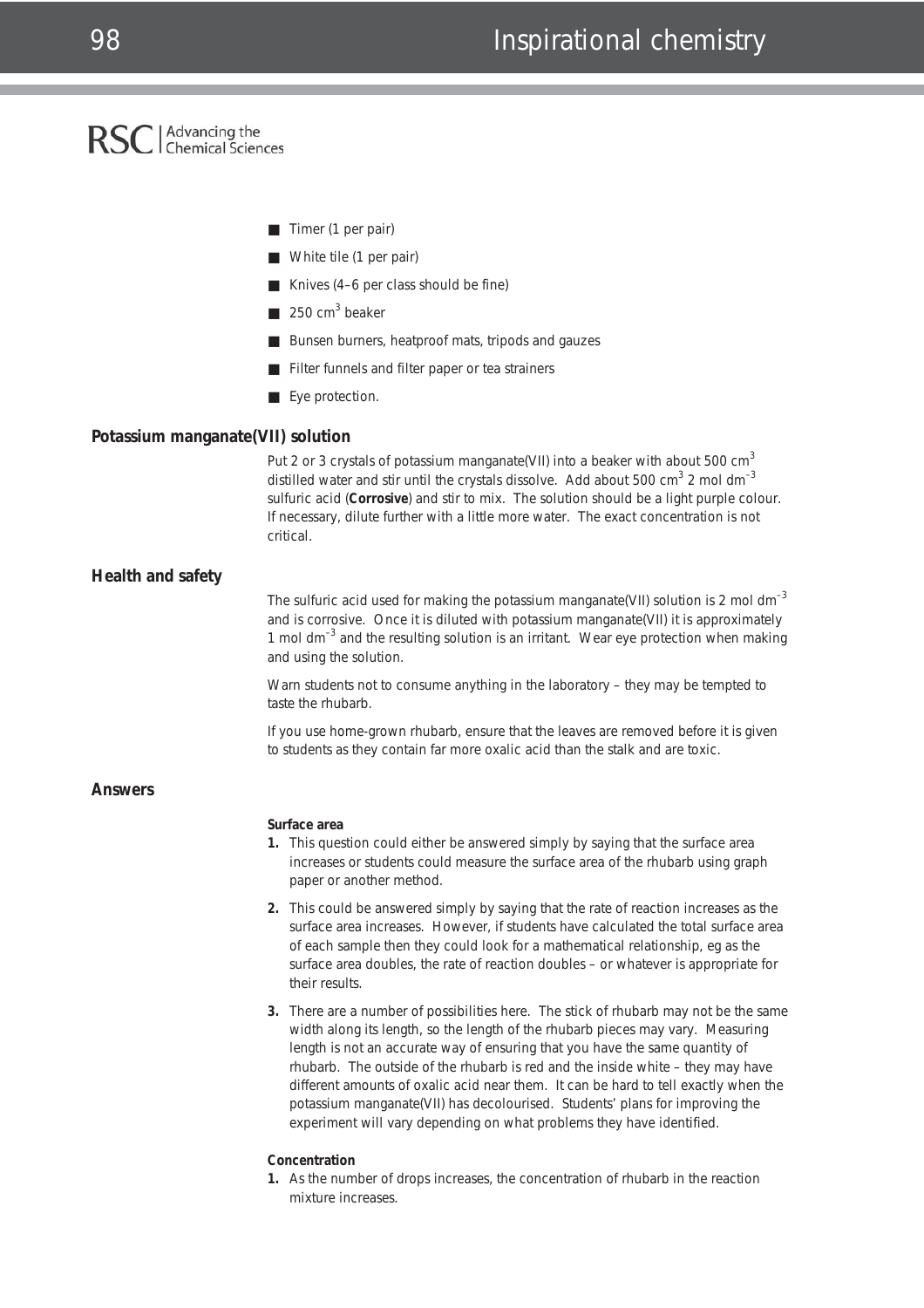- **2.** This is not a fair test because the volume of rhubarb juice is not the same each time.
- **3.** It is probably not a big problem in this experiment because the volume of rhubarb juice is always very small compared to the overall volume of liquid.

### **References and acknowledgements**

This experiment is based on an idea of Don Sutherland at DUSC (Development to Update School Chemistry) in Scotland.

More information on rhubarb and the acids it contains may be found at: **http://www.rhubarbinfo.com/rhubarb-poison.html** (accessed December 2005)

Details of the autocatalysis of the reaction carried out in this experiment, together with a possible demonstration and video clip are available from the Journal of Chemical Education:

**http://jchemed.chem.wisc.edu/JCESoft/CCA/CCA3/MAIN/AUTOCAT/PAGE1.HTM** (accessed December 2005)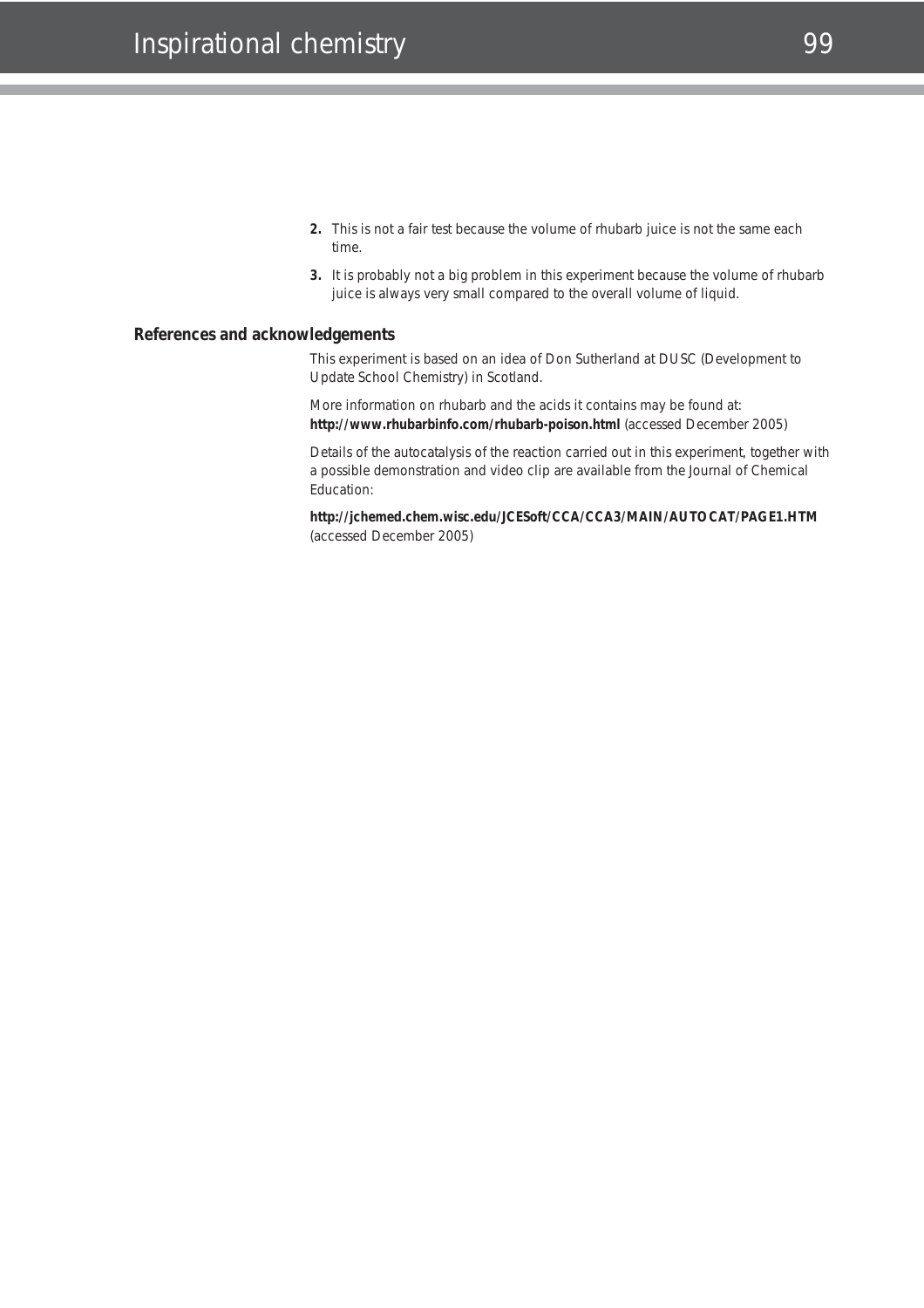# **Rates and rhubarb**

Rhubarb contains a number of acids which give it a sour taste (this is why sugar is almost always added to it when it is cooked). One of these acids is called oxalic acid. It is toxic in large quantities, but rhubarb stalks are safe to eat because they only contain a small amount. It is enough, however, to react with potassium manganate(VII) and decolourise it. You are going to investigate how the rate of this reaction changes when two factors are changed:

- $\bullet$  surface area
- concentration.

#### 1. Surface area

#### You will need

- $\bullet$  1 stick of rhubarb
- $\bullet$  4 x 100 cm<sup>3</sup> beakers (or 2 if you wash and re-use them)
- $\bullet$  50 cm<sup>3</sup> measuring cylinder
- Dilute acidified potassium manganate(VII) solution
- Timer
- · White tile
- $\bullet$  Knife
- Eye protection.



### **Health and safety**

Potassium manganate(VII) solution is low hazard but avoid getting it on your hands. If you do, wash it off straight away.

Wear eye protection when using the potassium manganate(VII) solution.

Do not eat or taste anything in the lab.

#### What to do

- 1. Cut 3 x 5 cm lengths of rhubarb. Leave one piece as it is, cut one in half lengthways and the other into four even sized pieces (again, cut lengthways).
- 2. Measure 30 cm<sup>3</sup> acidified potassium manganate(VII) into a beaker. Pour the same quantity of water into another beaker.
- 3. Place the beakers on a white tile, put the 5 cm long piece of rhubarb into the potassium manganate and start the timer. Stir the solution with the rhubarb until it goes colourless. If you are not sure whether all the colour has disappeared, briefly remove the rhubarb and compare the solution to the beaker of water. When they look the same, stop the stop clock.
- 4. Repeat using the piece of rhubarb cut into two (use both halves) and then the piece cut into four (use all four pieces).
- 5. Record all your results in a results table.

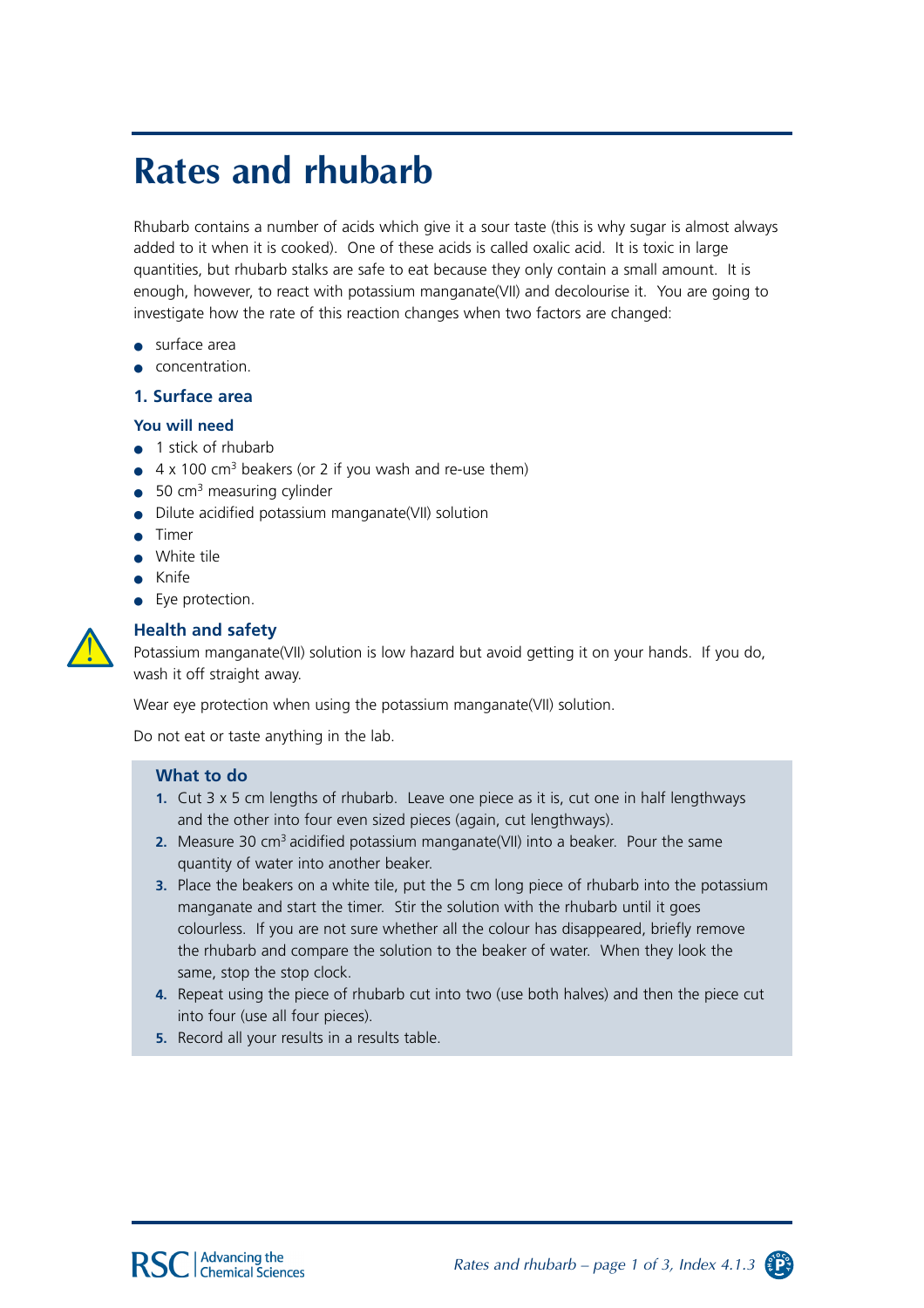### **Questions**

1. How does the total surface area change as you cut up the rhubarb?

2. What effect does the change in surface area have on the rate of the reaction?

3. What are the problems with the design of this experiment and how could you improve it?

## 2. Concentration

### You will need

- $\bullet$  Approx 15 cm stick of rhubarb
- $\bullet$  250 cm<sup>3</sup> beaker
- Distilled water
- Bunsen burner, heatproof mat, tripod and gauze
- Filter funnel and filter paper or a tea strainer
- $\bullet$  2 x 100 cm<sup>3</sup> beakers
- $\bullet$  50 cm<sup>3</sup> measuring cylinder
- Dilute acidified potassium manganate(VII) solution
- $\bullet$  Timer
- · White tile
- $\bullet$  Knife
- Eve protection.

### **Health and safety**

Wear eye protection when using a Bunsen burner or potassium manganate(VII) solution. Do not taste anything in the laboratory.

### What to do

- 1. Cut the stick of rhubarb into thin (about 0.5 cm) slices and put them into the 250 cm<sup>3</sup> beaker. Cover the rhubarb with distilled water and heat gently using a Bunsen burner.
- 2. Bring the rhubarb to the boil and continue to boil it gently until it falls to pieces, which will take about 5 minutes. Turn off the Bunsen burner and leave the mixture to cool.
- 3. When the beaker is cool enough to pick up easily, filter or strain the mixture. Keep the filtrate (liquid).
- 4. Measure 30 cm<sup>3</sup> acidified potassium manganate(VII) into one of the 100 cm<sup>3</sup> beakers and the same amount of water into another. Put both beakers on a white tile.
- 5. Add one drop of the rhubarb filtrate to the potassium manganate (VII) and start the timer. Stop when the colour disappears and the solution looks the same as the plain water.
- 6. Repeat with 2, 3, 4, 5, and 6 drops of rhubarb filtrate. Record your results in a table.
- 7. Plot a graph of your results.